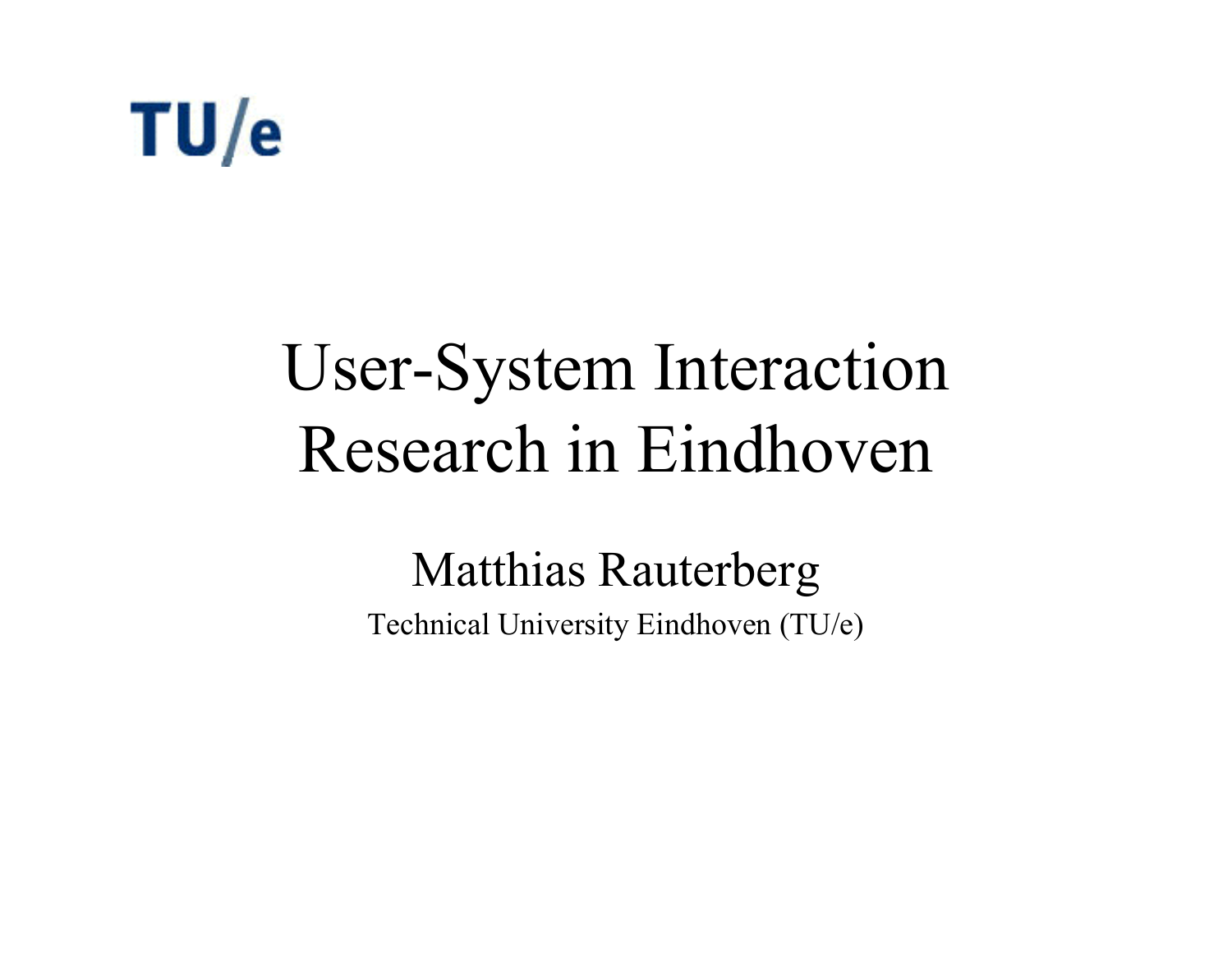## $TU/e$ HCI Research at the Technical University Eindhoven

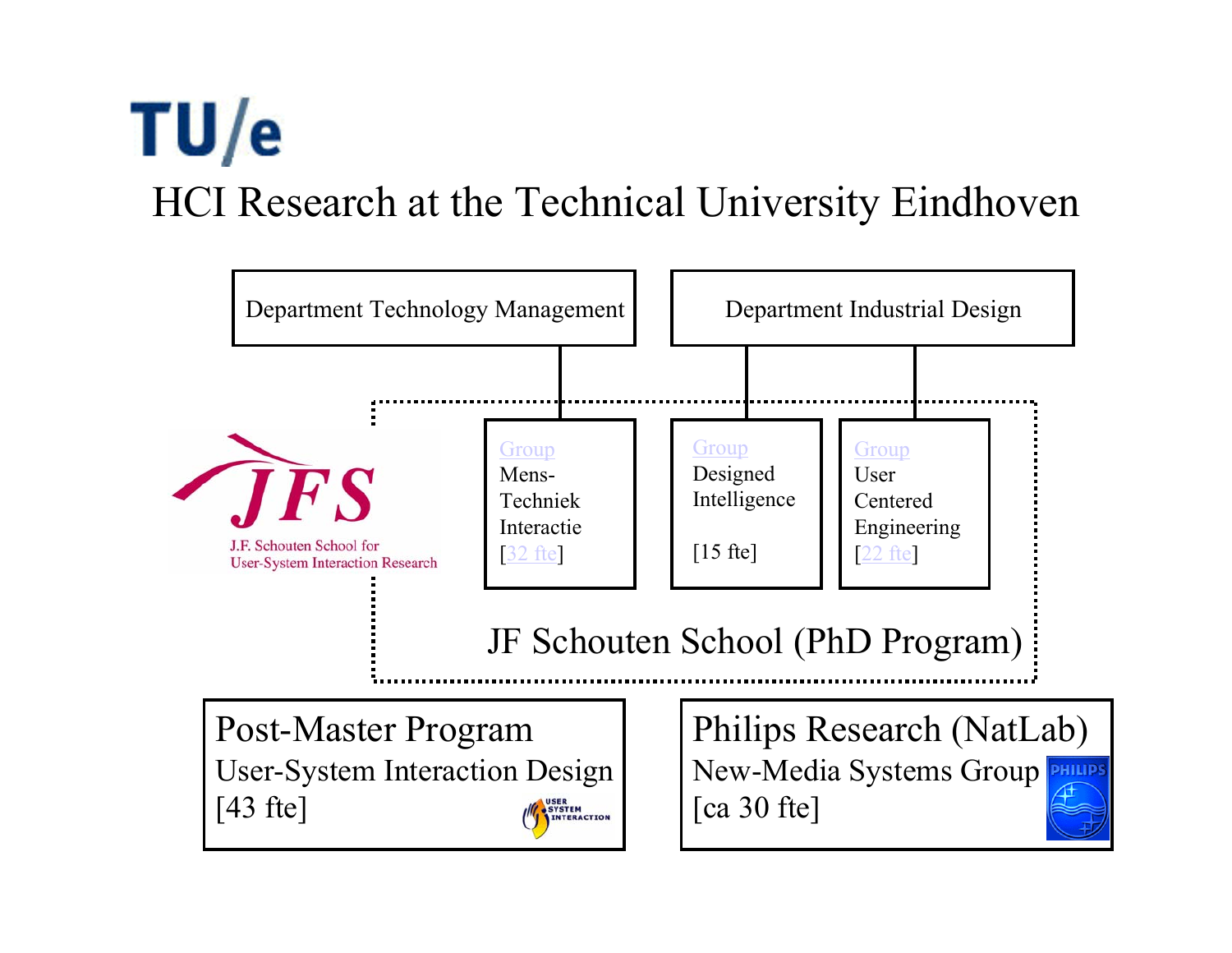# $TU/e$



# Mission of JF Schouten School

- Communication, Choice and Control (the human)
- User Interface Engineering & Design Methodology (the interface)
- Virtual and Augmented Environments (the experience)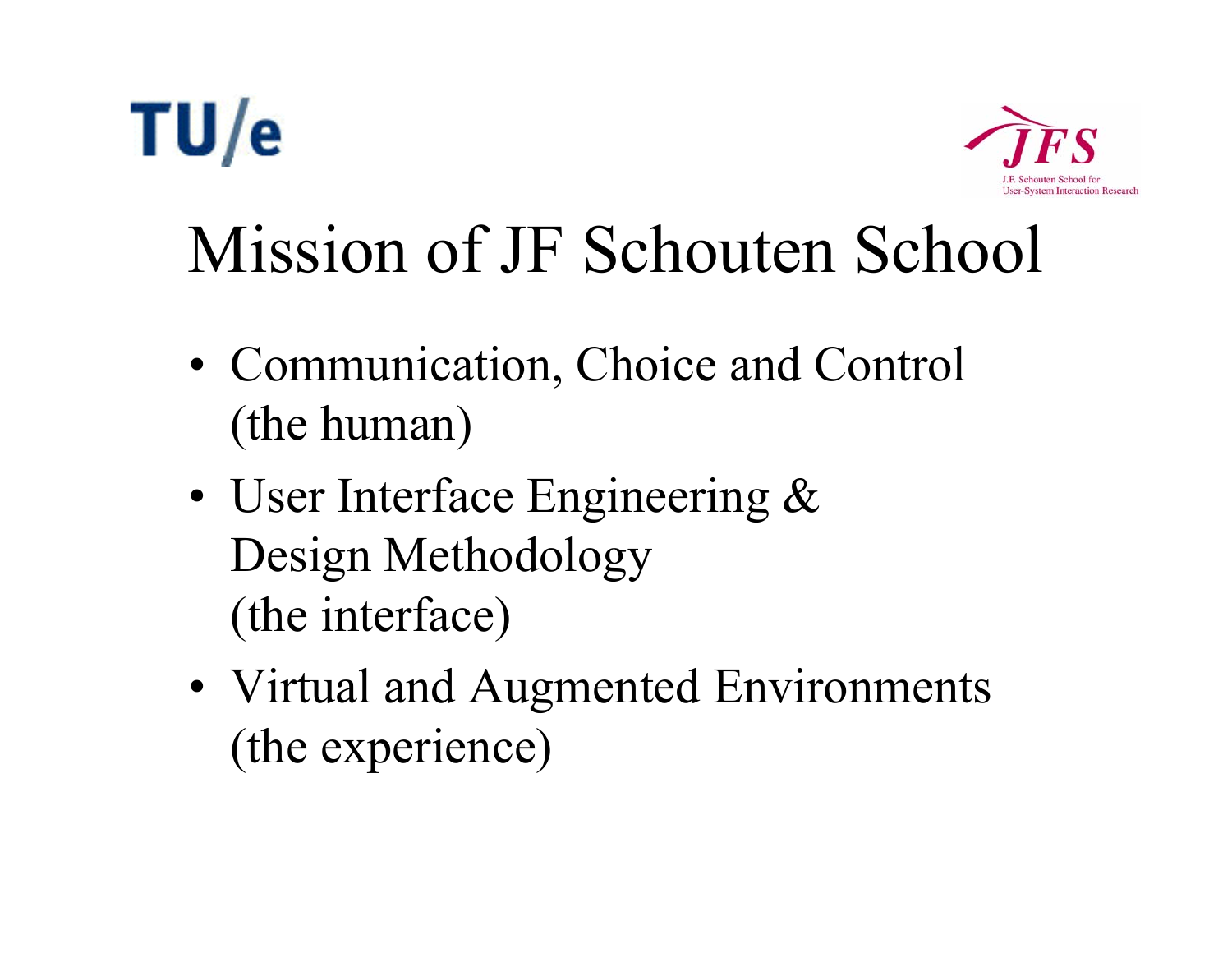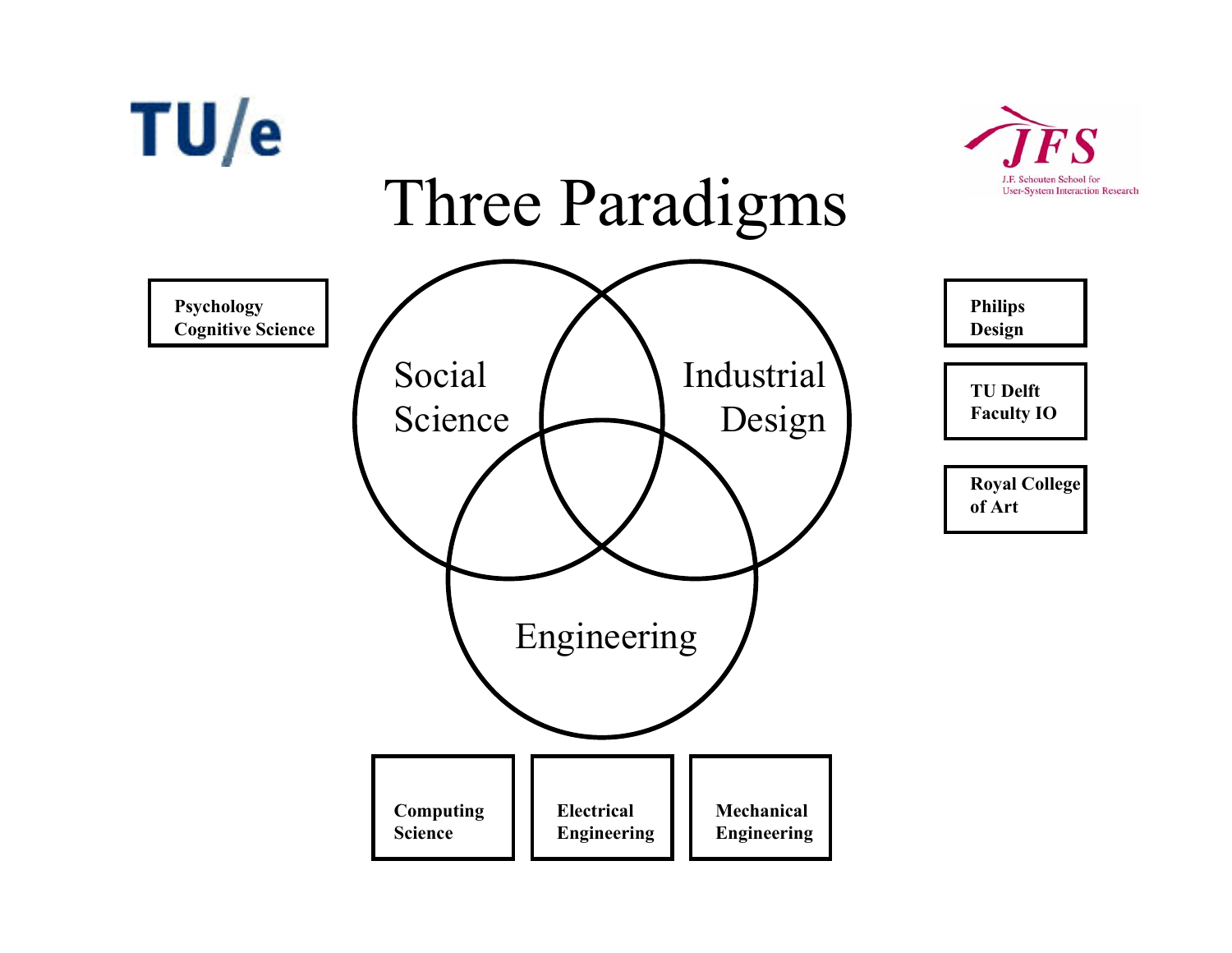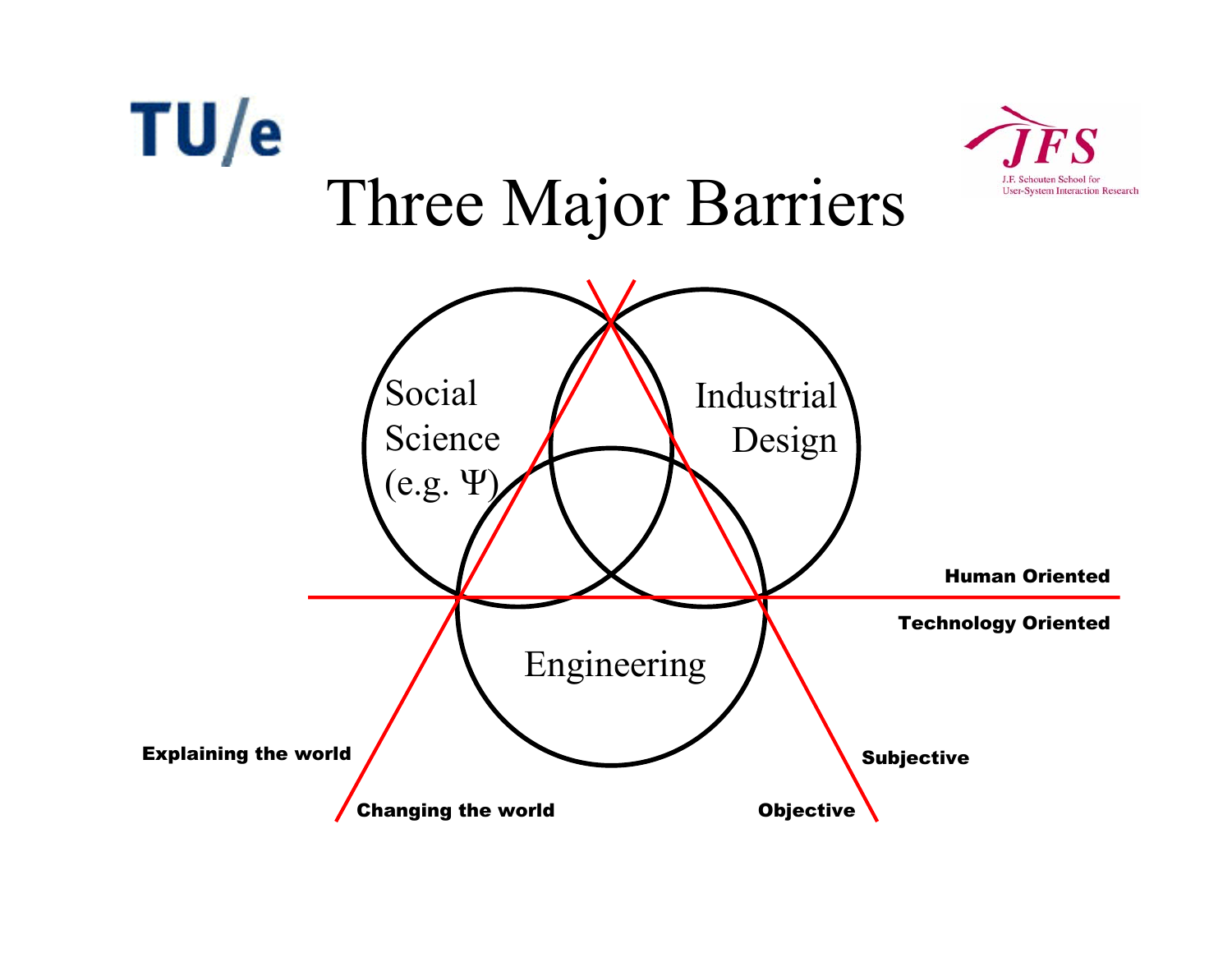# $TU/e$

### **Technical University Eindhoven Department Industrial Design**

*Designed Intelligence* Research Group







### **Staff:**

- 2 full-time professors
- 1 associate professor and 4 assistant professors
- 3 PostDocs, and 5 PhD students

### **Core Competencies:**

- adaptive systems
- ambient intelligence
- emotion and design, funology
- autonomous systems, robotics









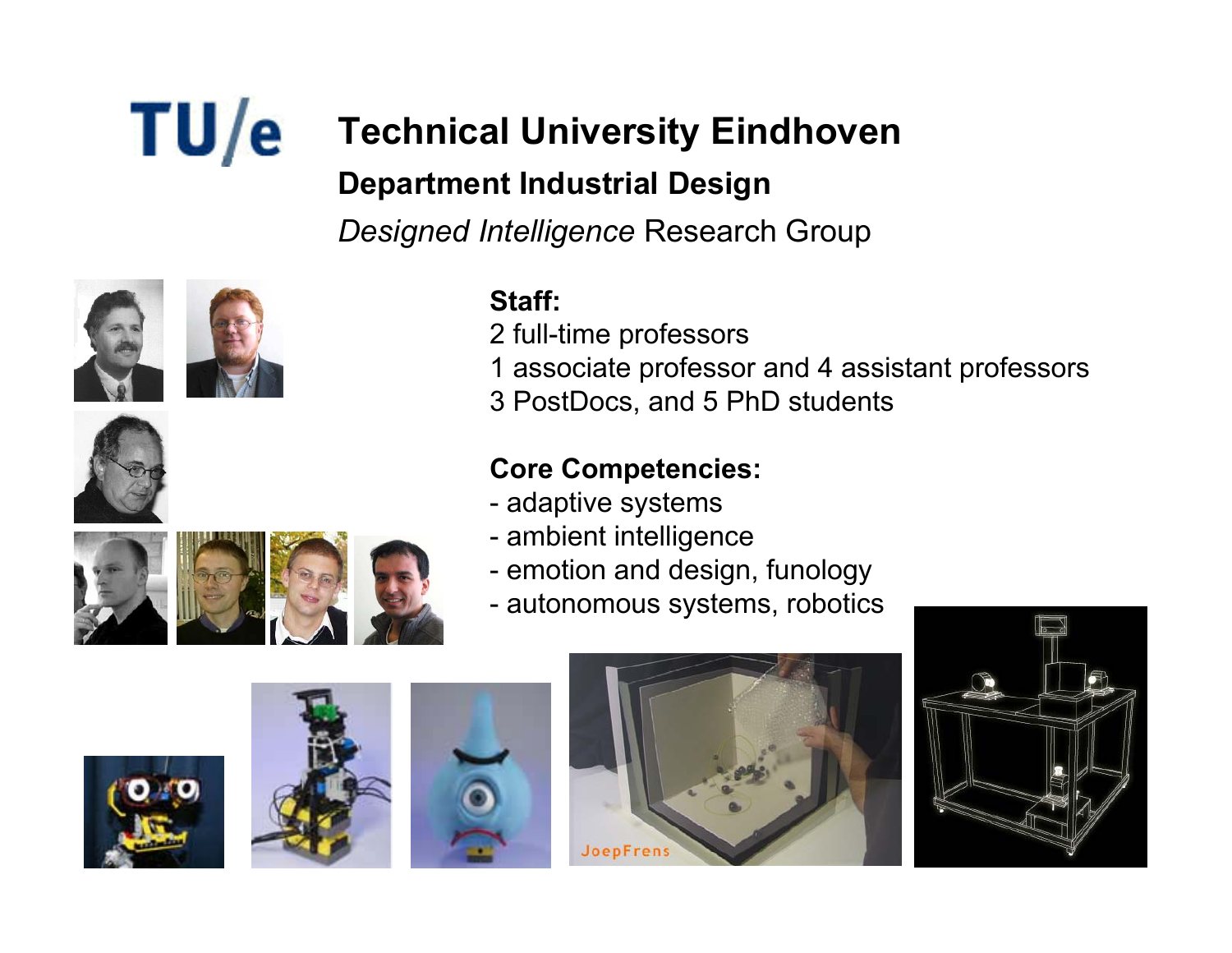### $TU/e$ **Technical University Eindhoven Department Industrial Design**



*User Centered Engineering* Research Group

### **Staff:**

1 full-time professor and 2 part-time professors 2 associate professors and 3 assistant professors 4 PostDocs, and 12 PhD students

### **Core Competencies:**

- usability engineering and usability testing
- user requirement and task analysis
- advanced interactive technology (gesture, speech, etc.)
- multi-modal interface design (e.g., children, elderly, etc)











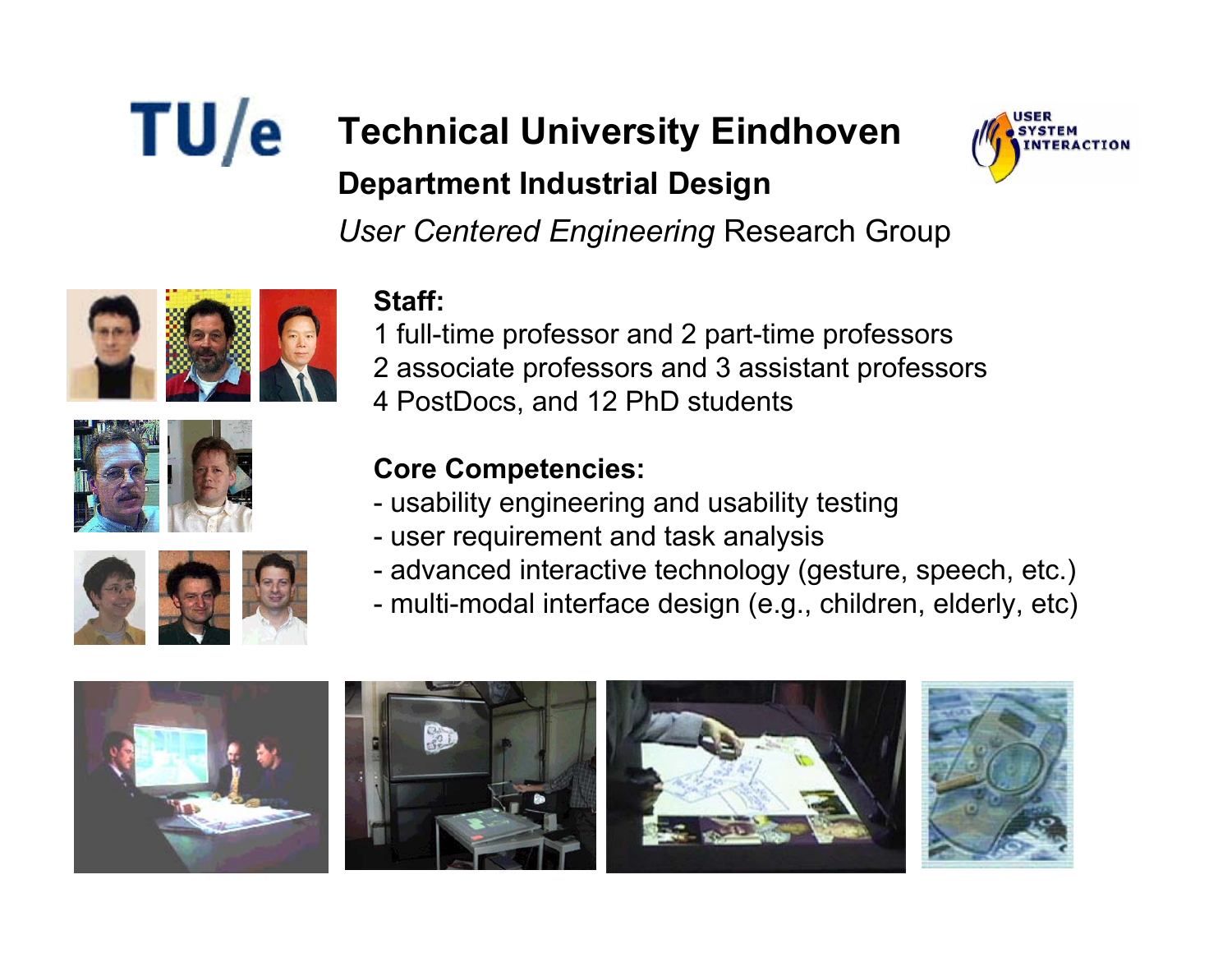## $TU/e$ Full Prof Dr Matthias Rauterberg



### **Biography:**

Prof. dr. Matthias Rauterberg has held teaching and research positions at the Technical University of Hamburg-Harburg (Germany), University of Oldenburg (Germany), and Swiss Federal Institute of Technology ETH (Switzerland). He was a senior lecturer for "usability engineering" in computer science and industrial engineering at the Swiss Federal Institute of Technology (ETH) in Zurich. He was the head of the Man-Machine Interaction research group (MMI) of the Institute for Hygiene and Applied Physiology (IHA) at the Department of Industrial Engineering (ETH). He holds a Diploma Degree (M.Sc.) in Computer Science, a Diploma Degree (M.Sc.) in Psychology and a Bachelor Degree (B.A.) in Philosophy. He finished his PhD in Mathematics/Computer Science at the University of Zurich (Switzerland). Since 1998, he is fulltime professor for "Human Communication Technology" at the Departement of Industrial Design at the Technical University Eindhoven (The Netherlands).

#### **Publications:**

He is author of over 200 articles in the field of human-computer interaction, cognitive ergonomics, and usability engineering. He is also co-author of the book "Benutzer-orientierte Softwareentwicklung" ("User oriented software development", Teubner Press und vdf <u>Press</u> 1994), and author of the book "Ein Konzept zur Quantifizierung software-ergonomischer Richtlinien" (<u>PhD,</u> "A methodology to quantify usability criteria", IfAP-ETH Press 1995).

### **Technical Expertise:**

He is an expert in the field human-computer interaction, software ergonomics, usability engineering, and cognitive engineering.

### **Teaching Experience:**

Several courses (one day, one week, full-fledged lecture) in "Introduction to Human-Computer Interaction", "Design of Graphical User Interfaces", "Design of Multi-Media Interfaces", "User Centered Design", "Usability Engineering", "Interaction Design".

#### **Current Interests:**

Design of the next generation of user interfaces ("beyond the desktop"), ubiquitous computing, interaction design, emotional design, adaptive systems, active forms.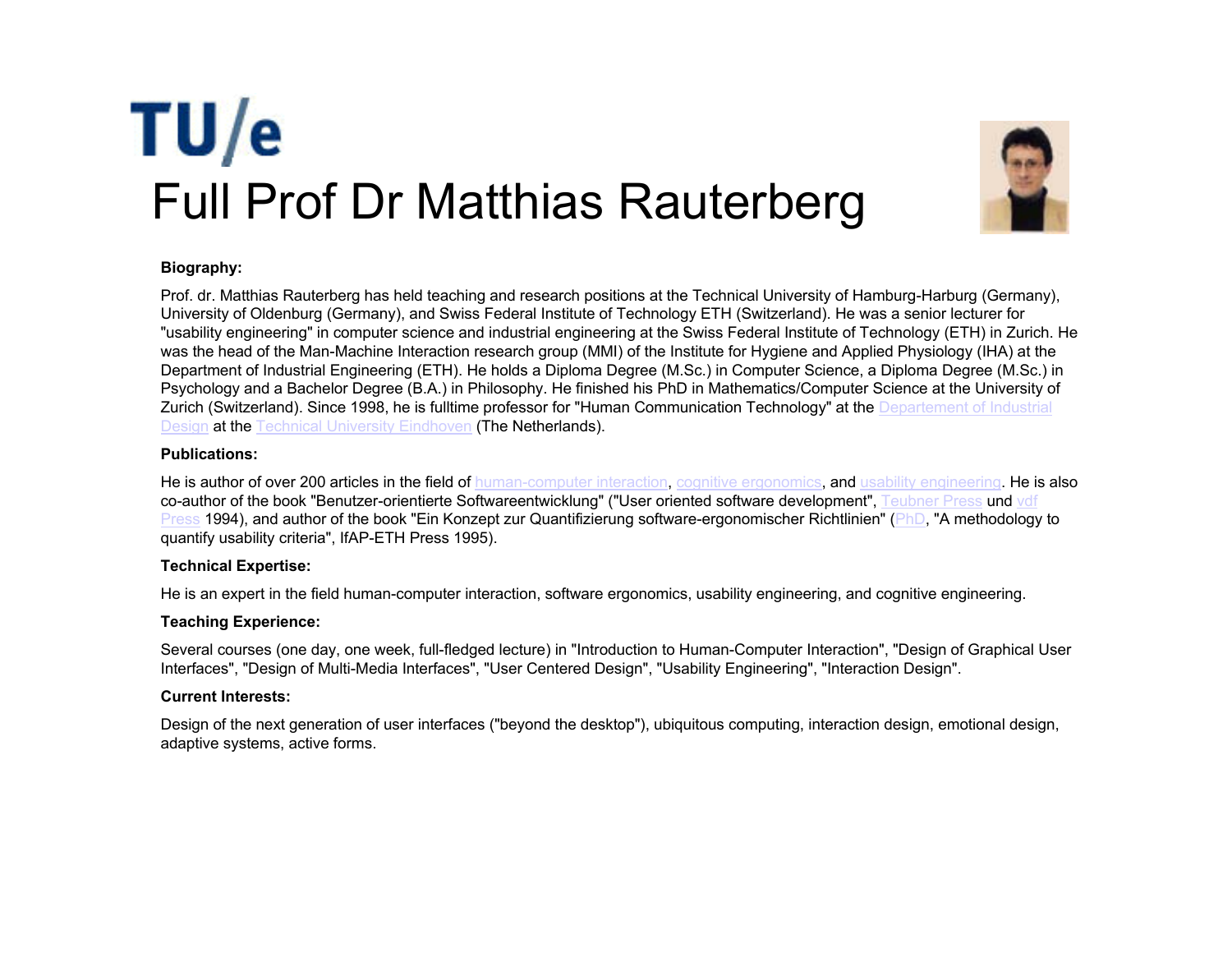## TU/e Full Prof Dr Rene Collier



#### **Biography:**

Ren é Collier studied linguistics and literature of Germanic languages at the University of Leuven, Belgium, from 1963 to 1968. In 1970 he signed a 4-year contract with the Belgian National Science Foundation and started a research project on the acoustical and perceptual properties of Dutch intonation, which he carried out at IPO (Institute for Perception Research, Eindhoven).

This work led to his Ph.D. degree in 1972. In 1973-74 Collier was a post-doctoral research fellow at Haskins Laboratories, New Haven, Conn. (USA), where he studied the physiological correlates of pitch in speech. Upon returning from the USA, he became Professor of Linguistics and Phonetics at the University of Antwerp, Belgium. In the period 1975-1987 he continued his collaboration with the IPO and Haskins Labs as a visiting scientist. In 1988 Collier joined Philips Research Laboratories in Eindhoven and was stationed at IPO, where he became head of the Speech and Hearing Department. In 1989 he was appointed part-time Professor of Experimental Linguistics at the Eindhoven University of Technology. From 1997 to 2000 he led a research group on User-System Interaction Technology in Philips Research. Presently he is Innovation Manager for Philips' international research program in "content interaction". He is part-time professor in the Section of User-Centered Engineering and chairman of the Innovative Research Program on Man-Machine Interaction (IOP-MMI) of the Dutch Ministry of Economic Affairs.

### **Technical Expertise:**

His expertise involves linguistics, experimental phonetics (speech production, acoustics and perception), speech technology (in particular text-to-speech conversion) and the use of speech in user interfaces.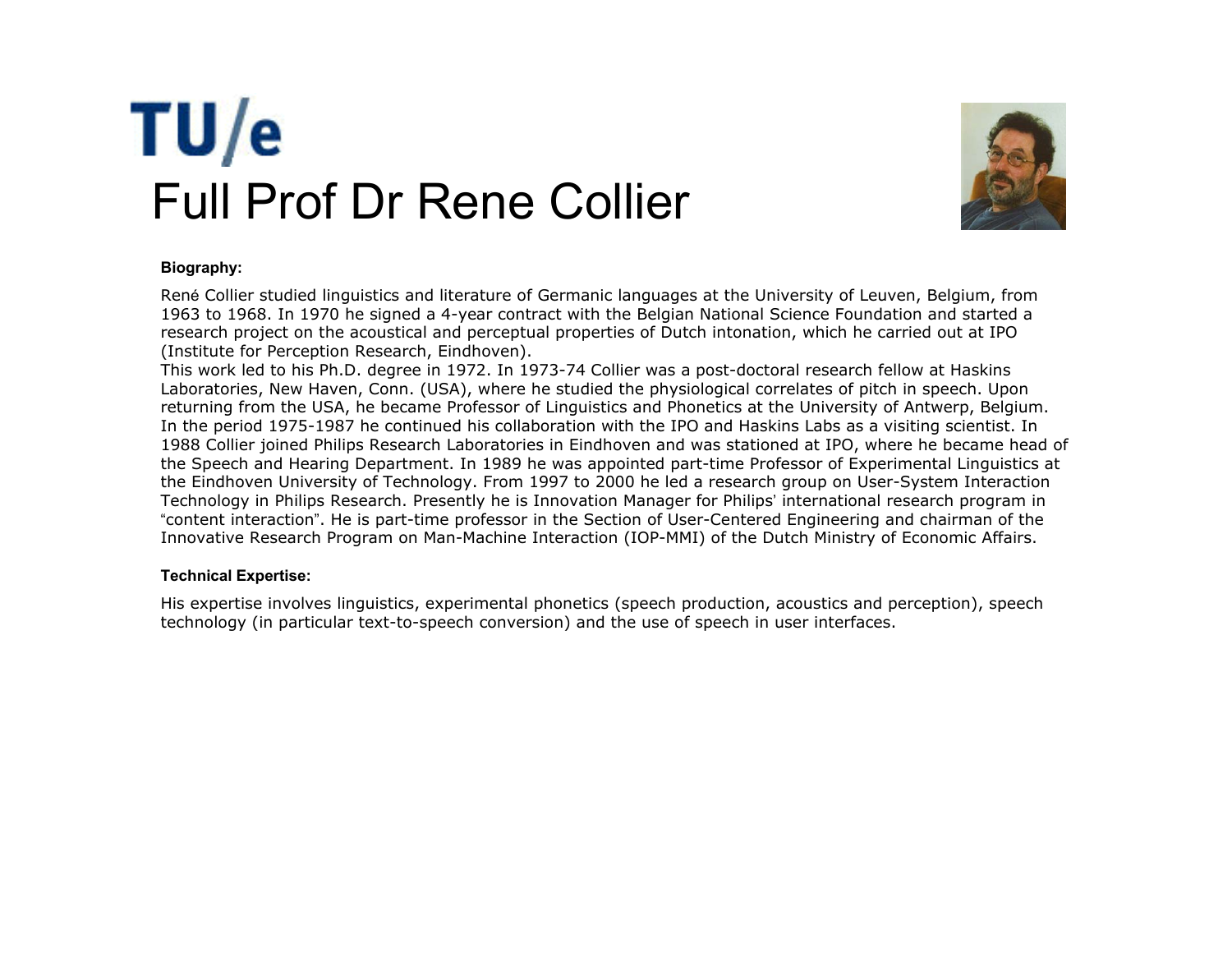## $TU/e$ Full Prof Dr Yibin Hou



#### **Biography:**

Yibin HOU studied computer science and technology (Xi'an Jiaotong University, Xi'an, China) and Electrical Engineering (Eindhoven University of Technology, Eindhoven, The Netherlands). He received the M.Sc. degree in computer science and engineering from Xi'an Jiaotong University in 1982 and the Ph.D. degree from Eindhoven University of Technology in 1986 with a dissertation on the full-decomposition of sequential machines, a mathematical method for digital system design automation. He joined the staff of Computer Science and Engineering Department at the Xi'an Jiaotong University where he became associate professor in 1987, and full professor in 1989. Hou is now working at Xi'an Jiaotong University as depute rector of The Academy of Engineering and Science and director of Computer and Information Technology Institute. He was an honorary senior research fellow at The Birmingham University, UK from 1994 to1996. He joined again Eindhoven University of Technology as a visiting professor at IPO and the Faculty of Electrical Engineering since 1998. Legislator Hou Yibin is now deputy president of Beijing University of Technology.

#### **Publications and Patents:**

He is author of over 80 articles in the field of Chinese information processing, digital system design, and human-computer interaction. He is also the holder of two patents in information technology.

#### **Technical Expertise:**

He is an expert in the field of computer and information technology. Contributions were made to the invention of new input method for Chinese character and non-keyboard-input technique, to the exploring of mathematical method for digital system design automation and to the development of human-to-human interaction over the Internet. He is member of Director Board of Society of Chinese Information Processing of China, member of Director Board of Society of Computer Engineering and Application of China, member of Editorial Committee of Journal of Xi'an Jiaotong University, member of Editorial Committee of Journal of Microcomputer Applications. He was an invited speaker for International Conference on Chinese Information Processing (ICCIP'92) and co-chair of International Symposium on Information Science & Technology (ISIST'96). He was warded as "Special Allowance for Outstanding Scientist" by State Department of China, "Outstanding Contribution Young Scientist " by Personnel Ministry of China, Research Prize approved by Hong Kong Fork Yong Dung Foundation, and "Award of China Scientific Industry Pioneer" by China Youth Association.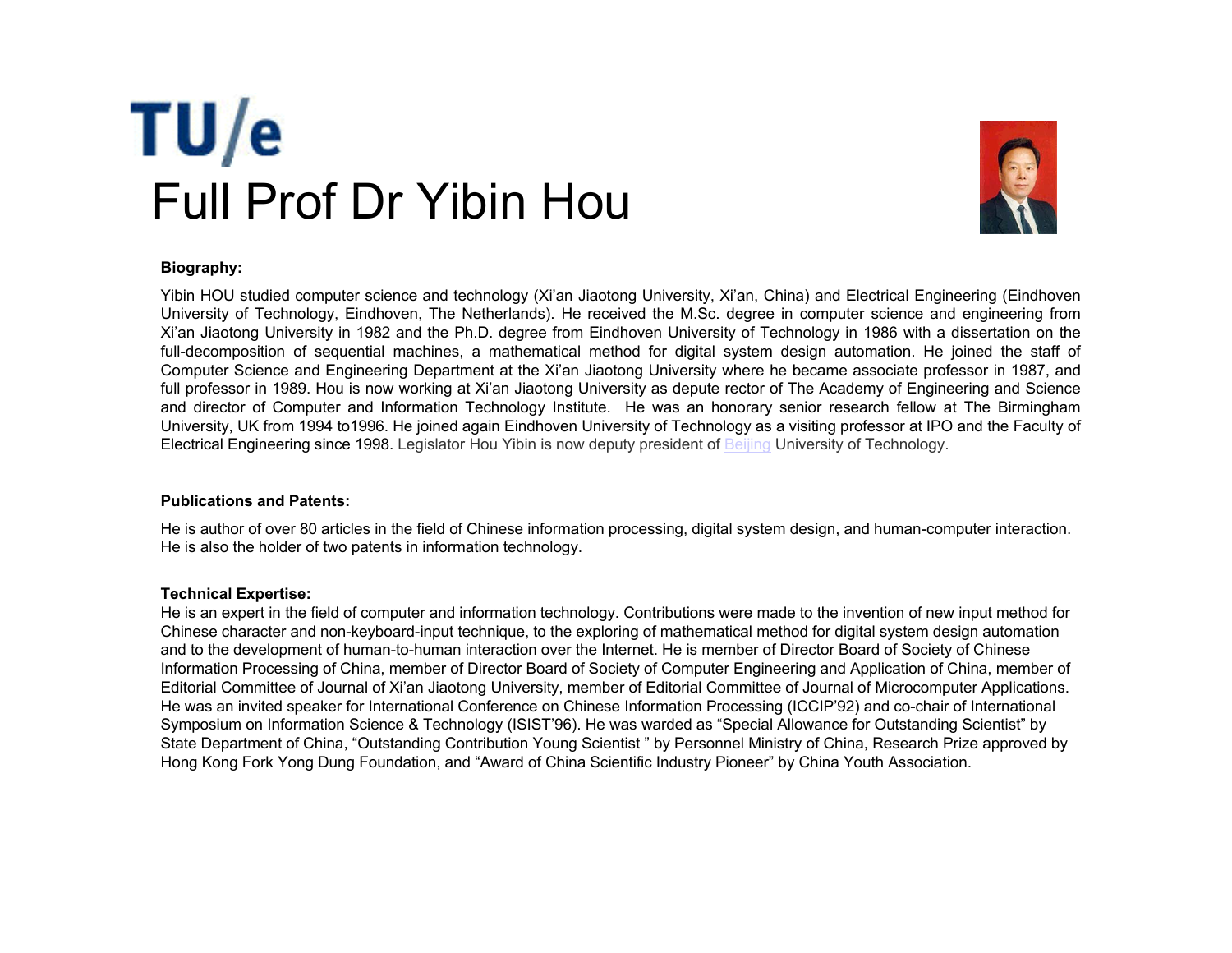



### **Background:**

He studied experimental psychology at the University of Utrecht, The Netherlands. He received the Master's degree (Drs.) in 1979. From 1979 till 1983 he was employed at the Institute for Perception Research (IPO), Eindhoven. In 1985 he received the Ph.D. degree from Leijden University on a thesis about *Communicative functions of pitch accents.* In 1985 and 1986 he worked at the Max Planck Institute for Psycholinguistics, Nijmegen, The Netherlands. In 1986 he joined the Speech research group of IPO again.

### **Current Interests:**

- Application of speech i/o in man-machine interaction (e.g. the COMRIS project).
- Speech in multi-modal interfaces (e.g. the MATIS project).
- Speaking styles in human and synthetic speech (cf. COST258, Naturalness of Synthetic Speech).
- Learning effects in the comprehension of synthetic speech.

### **Publications:**

Papers on the prosody of human and synthetic speech, and on usability aspects of speech interfaces and multi-modal interfaces.

### **Technical Expertise:**

His expertise includes prosody of human and synthetic speech, psycholinguistics and usability aspects of speech interfaces.

### **Teaching Experience:**

 A course in the design of command & control speech interfaces, and several seminars in the domain of prosodic characteristics of human and synthetic speech

- A course in the design of speech interfaces
- A Course on Introduction User Interface Design
- A course on Cognitive Ergonomics
- A course on design of multi-modal interfaces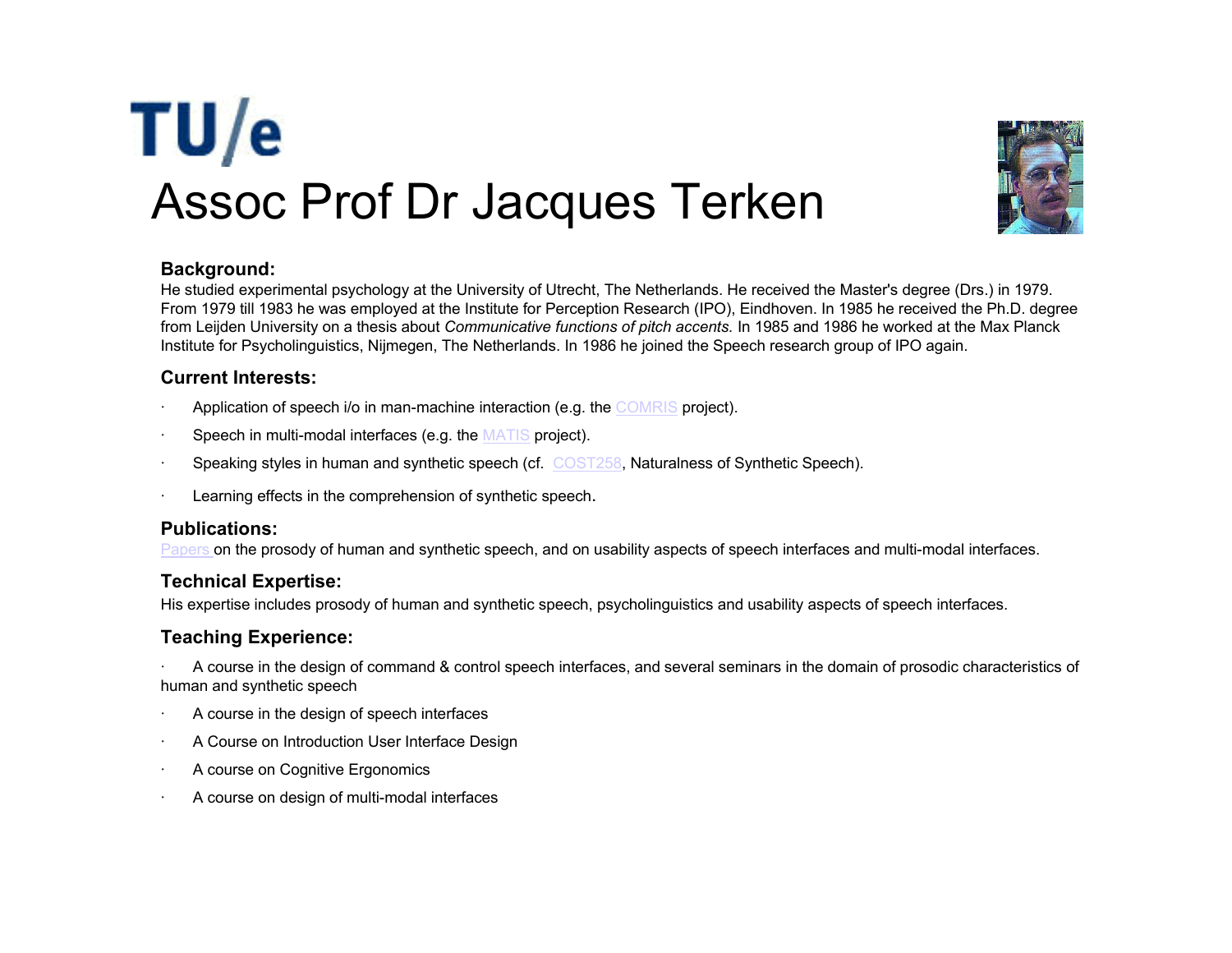### $TU/e$ Assoc Prof Dr Jean-Bernard Martens



### **Background:**

Jean-Bernard Martens has obtained his PhD degree from Gent University, Belgium, on a thesis entitled Algorithms for the Calculation of Discrete Convolutions and Fourier Transformations, and has published some 10 papers on this subject. From 1984 to 2000, he has conducted research on image quality, visual psychophysics and psychometrics, image coding and processing, within the Institute for Perception Research of the Eindhoven University of Technology. He has (co-)authored several papers and one textbook on these subjects. He is now an associate professor in the field of Visual Interaction at the Faculty Industrial Design. His current research focus is on developing and testing new augmented-reality interaction styles in which working with images (sketches, photos, etc) is an important component. Some of these new interaction styles are based on applying visual pattern recognition. More information on Visual Interaction and the infrastructure developed for this research (i.e., the Visual Interaction Platform) can be found through the VIP website.

### **Current Interests:**

Application of 3D i/o in man-machine interaction (eg. The VIP Project).

### **Publications:**

Papers on image processing and multi-modal interfaces.

### **Technical Expertise:**

His expertise includes image processing, sensor technology in aware environments and usability aspects of multimodal interfaces.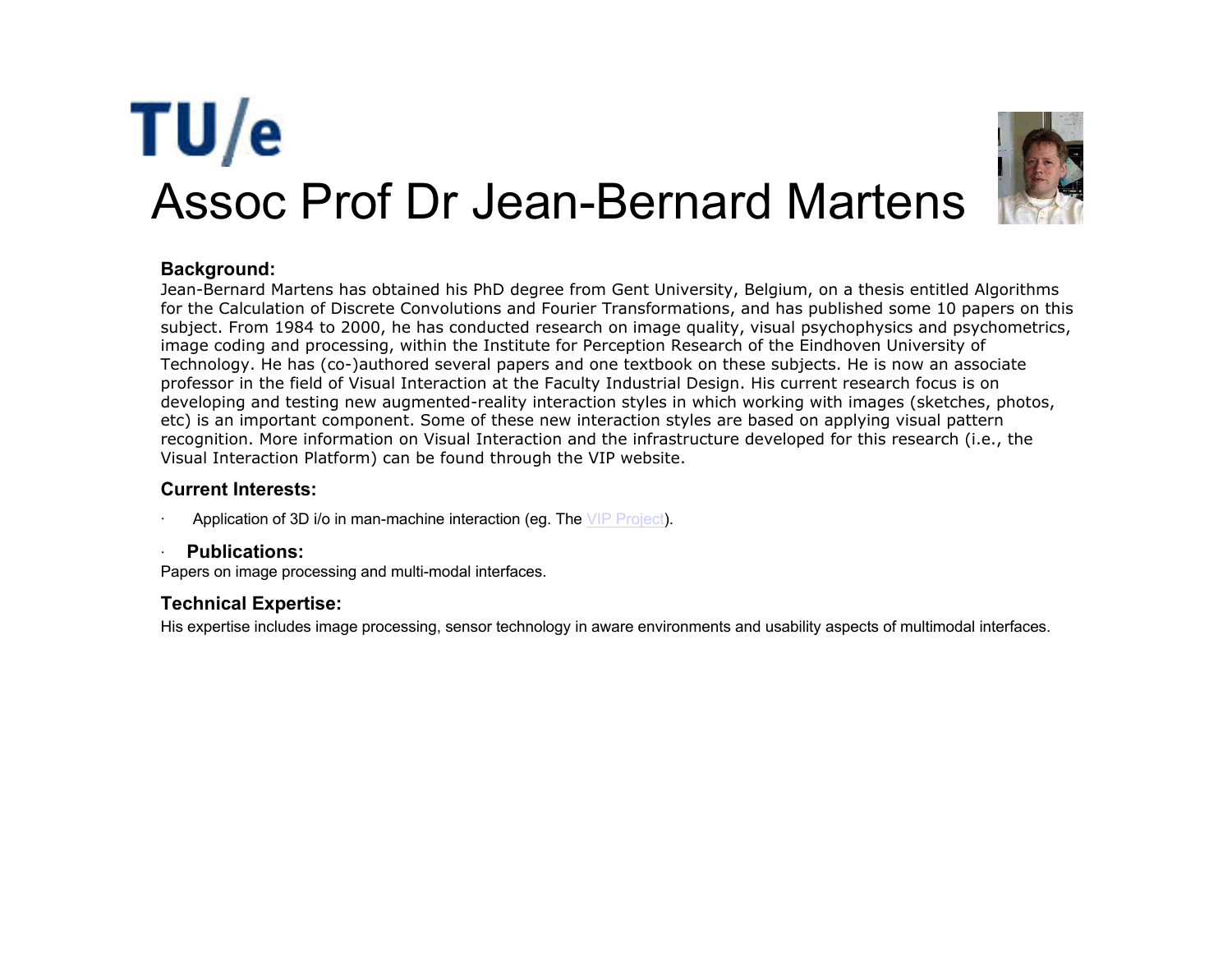## $TU/e$ Assistant Professors in UCE



Dr ir. Rene Ahn is a member of the User Centered Engineering research group. He also teaches a course on agents for the Computer Science department. Rene's main interest is in computational intelligence and man machine communication. In the past, he has participated in research projects that involve machine inference, context representation, and natural language dialogue, first at Philips Research Laboratories and later at Tilburg University.



Dr ir. Mathilde Bekker is a member of the User Centered Engineering research group. She is involved in the Designing and Evaluating Technologies for Children project . She works on the development of user centered design methods. For the past three years her research has focused mainly on how to involve children in design. She has conducted case studies to assess the success of early user requirements techniques and has conducted comparison studies to determine the relative quality of evaluation methods. She has worked on projects on educational computer games, technologies for families and interactive toys. For the last five years she has been also been teaching about user centered design and evaluation methods. She has also done research on the usability of speech controlled interfaces.



Dr ir. Panos Markopoulos is member of the User Centered Engineering research group. He is involved in the Designing and evaluating technologies for children project. Panos is doing research in interaction issues relating to ambient intelligence. This research focuses on technologies for the home, ethnographic techniques for user studies, the issues of awareness and control of ambient intelligence environment, particularly with respect to ensuring trust in the system for protecting private data. Further, he is interested in interaction styles for young children and usability testing methods for children, and supervises two research projects on the human computer interaction issues relating to e-Commerce. Earlier research covers diverse topics such as task analysis and modelling, model-based design of user interfaces, UML, ethnographic methods of inquiry, interaction styles, software architectures of user interfaces, and formal specification and verification of interactive systems.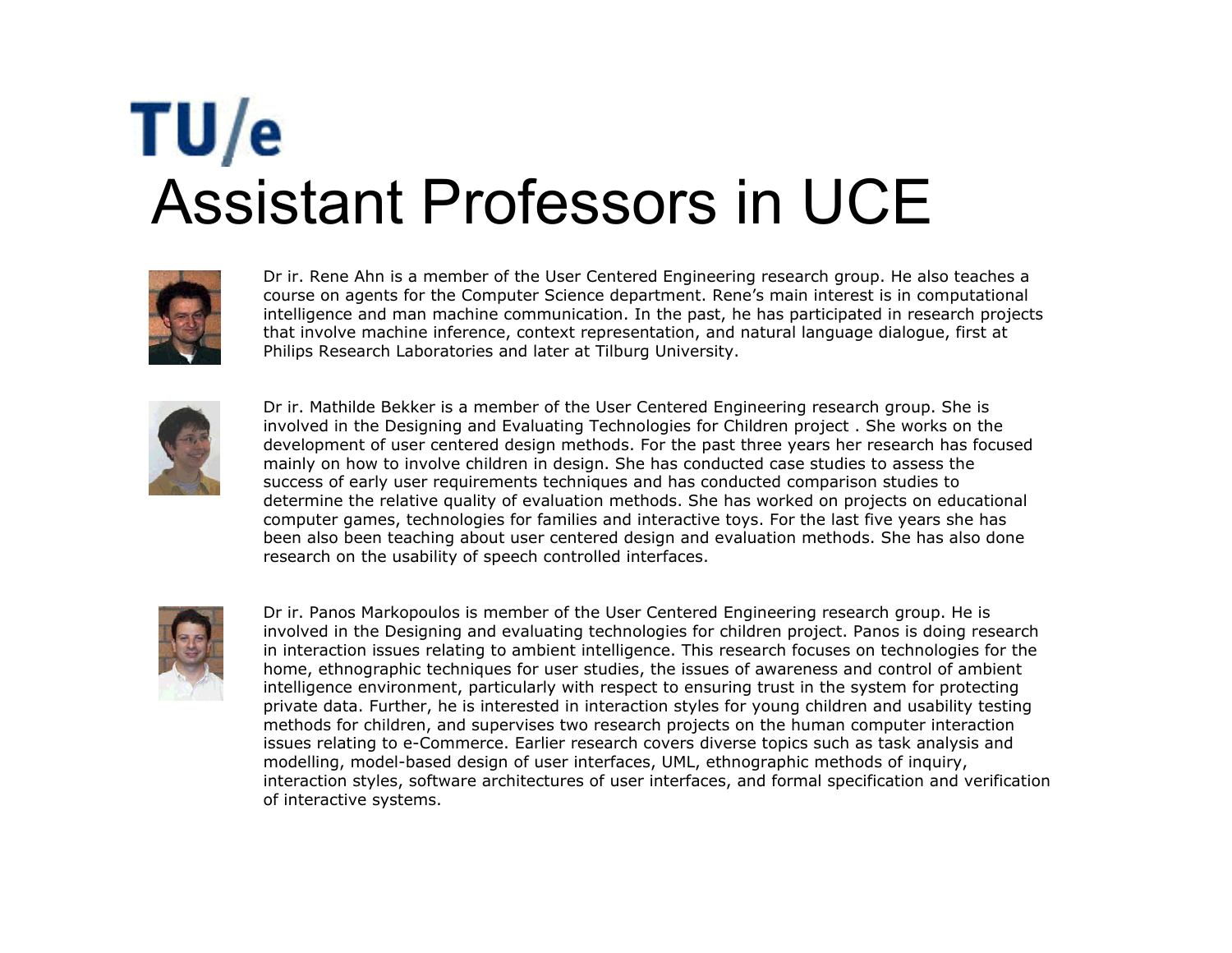# TU/e Mission of UCE Research Group

The User-Centered Engineering group (UCE) conducts research and provides education in the area of Interaction Design. Objective is to develop, test and demonstrate innovative concepts for human-computer interaction. 'Testing' in this context refers to evaluation of the concepts through empirical user tests.

- •**Multimodal interaction:** Under this heading we conduct research concerning possibilities for combining multiple input and output modalities in the interaction between humans and computers. More concretely, the research addresses concerning ways to combine speech, direct manipulation, information obtained from camera's and so forth with the objective to make the interaction more natural, dependent on the context and the platform (e.g. desktop versus handheld).
- • **Aware environments**: This topic extends the topic Multimodal Interaction. Crucial about aware environments is that different systems in the environment monitor the behavior of people in that environment and exchange information about this behavior, so that an adaptive environment is created that can tune to the needs, desires, capabilities and limitations of people, circumventing the need for the user to provide all information to the system consciously and manually.
- • **Design methodology**: In all stages of the design, the research in the previous themes often requires methods to elicit information from and about users that are not as such available. It concerns both methods to obtain information about needs, desires, capabilities and limitations of people in an early stage of the design process, and methods for validating/evaluating the design in later stages of the creation process.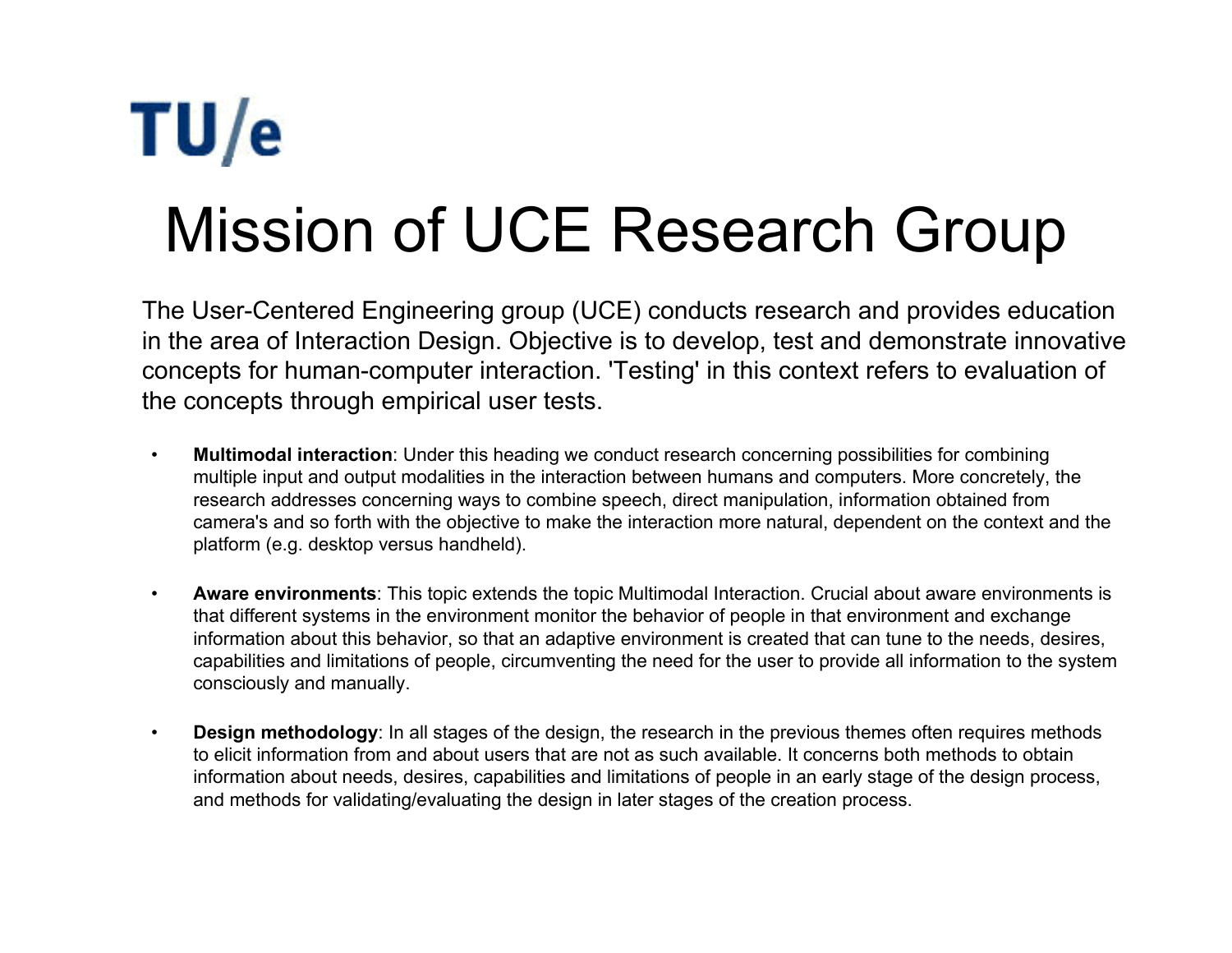

**USER SYSTEM** 

**ERACTION** 

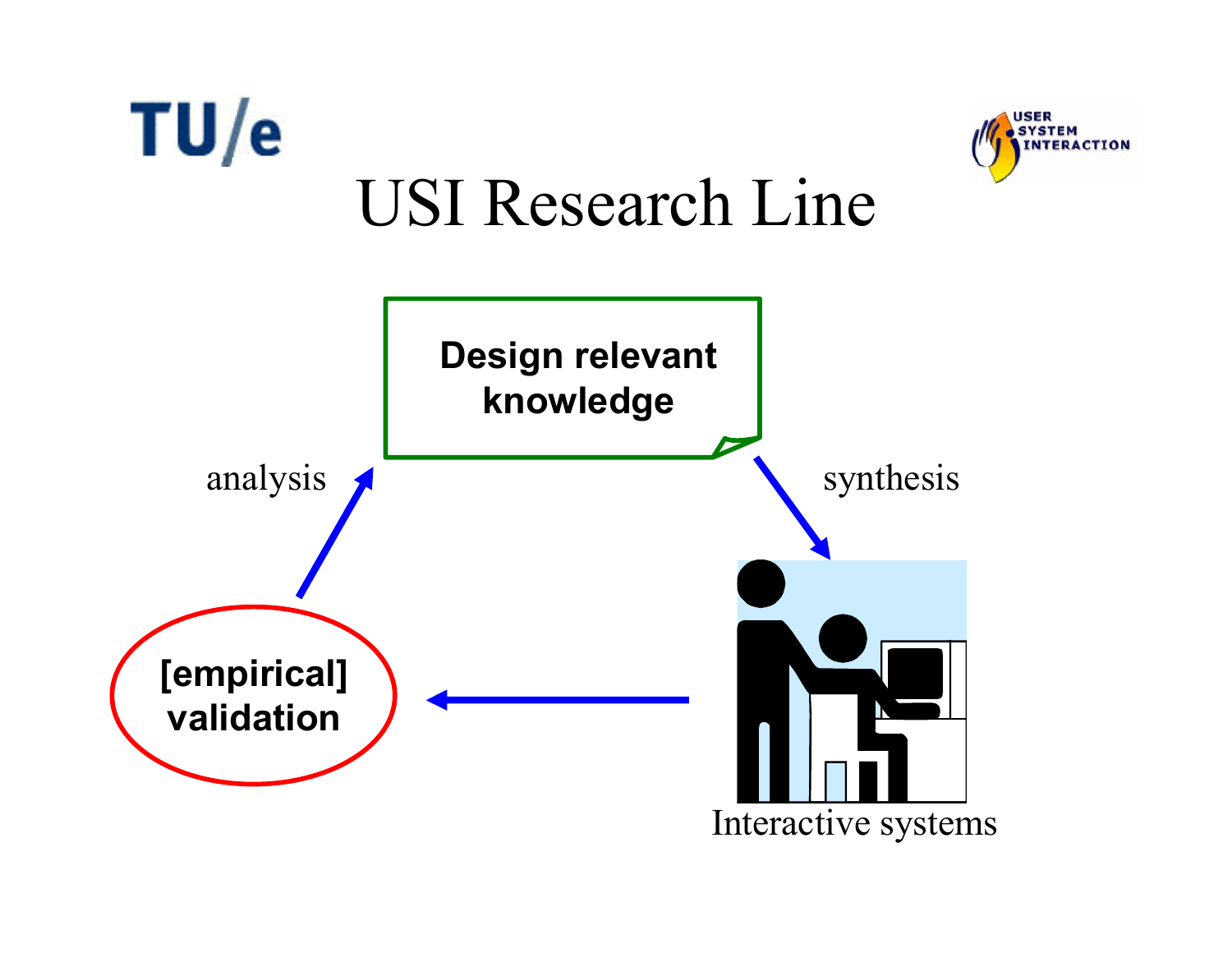

 $\tilde{\bm{F}}\bm{S}$ 

J.F. Schouten School for **User-System Interaction Research** 



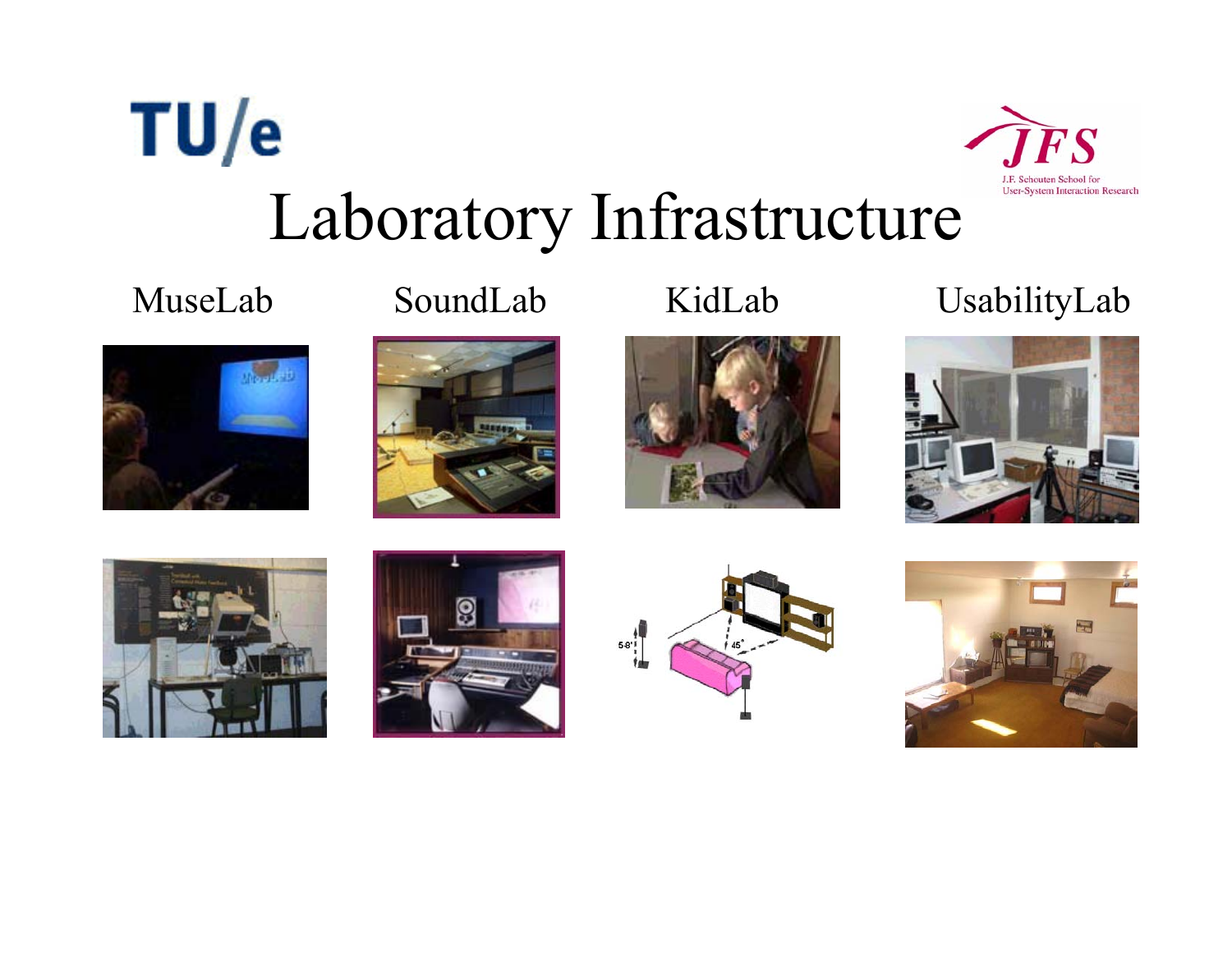

Table 1: Numbers of started and completed dissertation projects and their duration in months during the period 1992-2001. Duration has not been given for projects still running.

| Year  | PhD projects<br>started | PhD<br>thesis | Project<br>duration<br>(in months) | Unsuccessful<br>projects | Current<br>PhD projects |
|-------|-------------------------|---------------|------------------------------------|--------------------------|-------------------------|
| 1992  | 2                       | 2             | 57                                 |                          |                         |
| 1993  | 9                       | 9             | 58                                 |                          |                         |
| 1994  | 8                       |               | 54                                 |                          | 0                       |
| 1995  | 2                       |               | 48                                 |                          | Ω                       |
| 1996  | 6                       | 3             | 59                                 |                          | 2                       |
| 1997  | 3                       |               |                                    |                          | 3                       |
| 1998  | 8                       |               | 39                                 |                          |                         |
| 1999  |                         | Ω             |                                    |                          | 6                       |
| 2000  |                         | Ω             |                                    |                          |                         |
| 2001  |                         | 0             |                                    |                          |                         |
| Total | 51                      | 23            | 56                                 |                          | 26                      |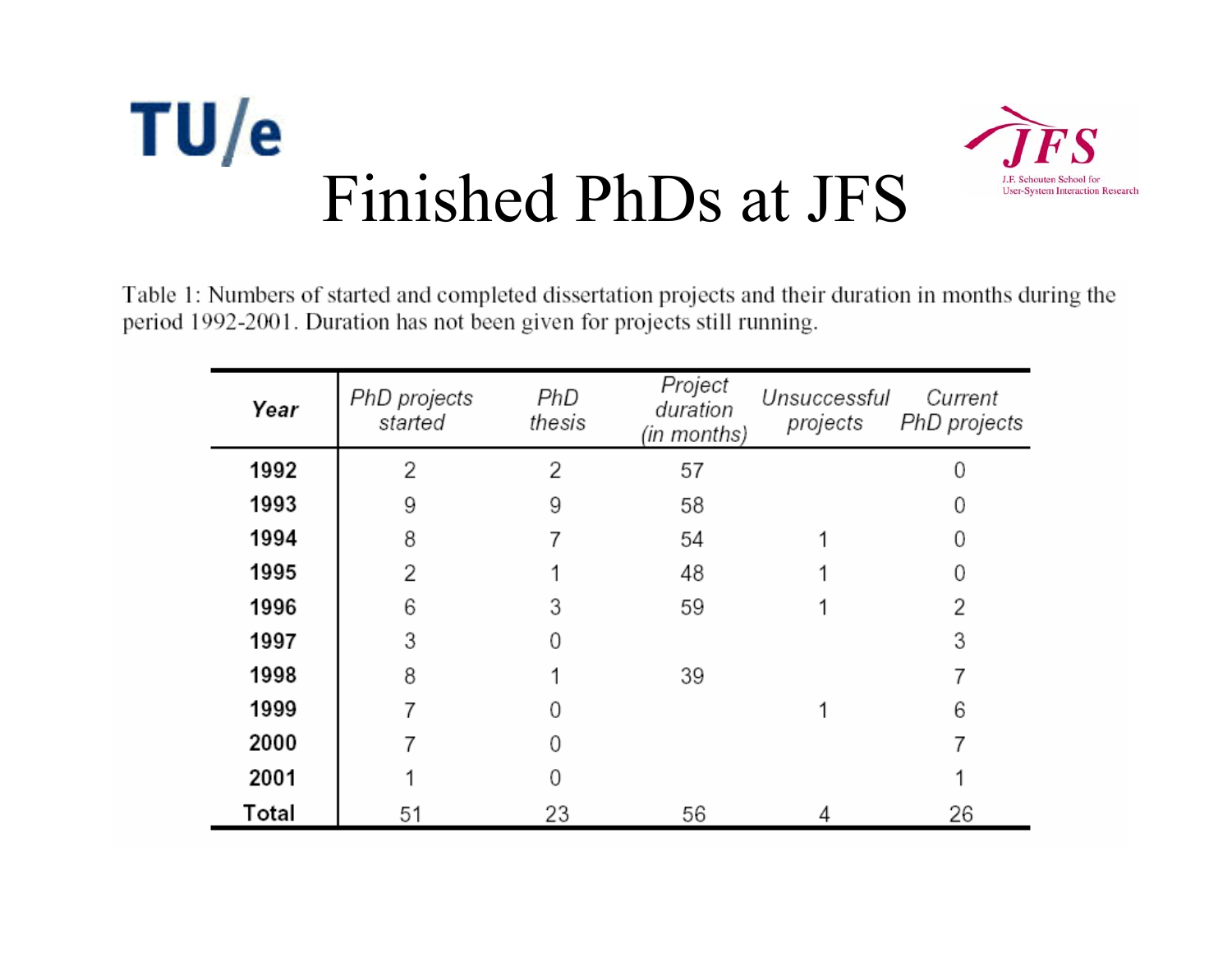



Figure 1. Publication output of the J.F. Schouten School over the period 1997-2001, separately shown for dissertations, refereed articles, book chapters and proceedings. The data for 2001 include forthcoming publications.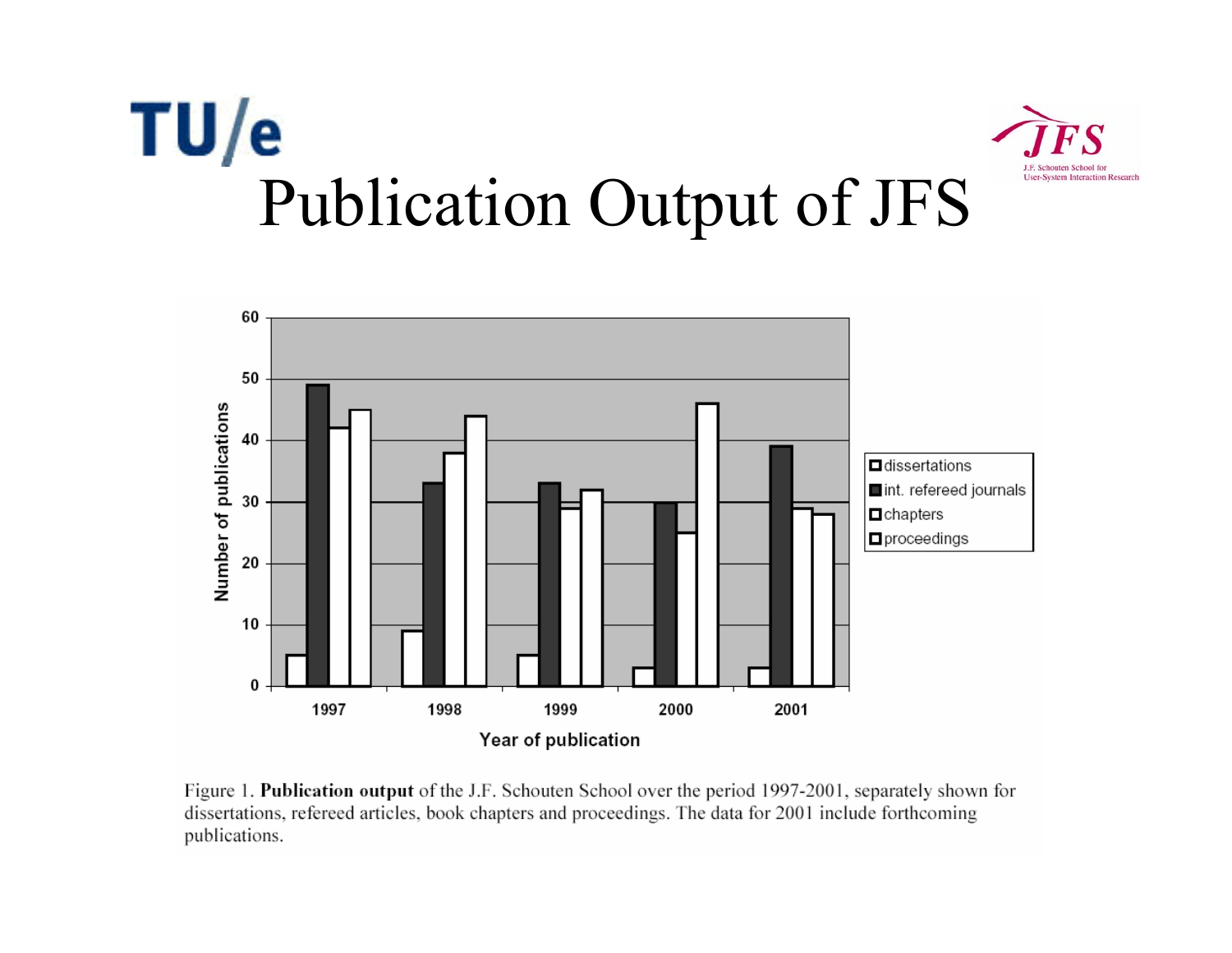### $TU/e$ **User-System Interaction Research** Output Performance per JFS Staff



Figure 2. Number of publications per full time equivalent tenure staff over the period 1997-2001, shown separately for completed dissertations, refereed articles, book chapters and conference proceedings. Data for 2001 include forthcoming publications.